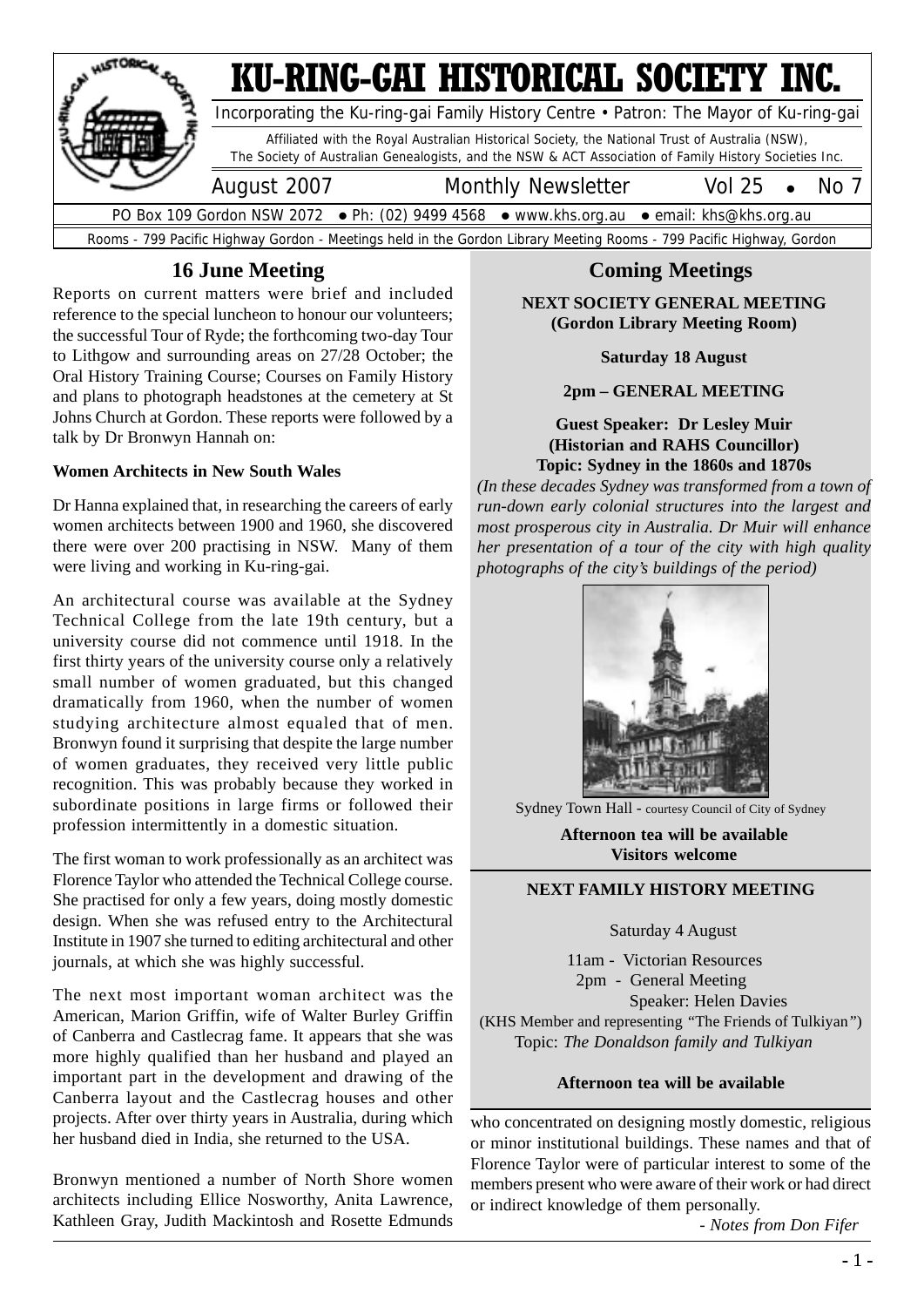#### **Focusing on Killara**

In this issue we are focusing on Killara with items in the *History Note*s section on its "creation" by J G Edwards, known in his day as *The Father of Killara,* and brief stories on two of its pioneer women – Matilda Fish and Jane MacGillivray. In *Built Heritage*, Kathy Rieth tells of the Killara Hall which is better known these days as the site of the Marian Street Theatre. The theatre is currently in the news again because Ku-ring-gai Council, which now owns the building, is looking at options for its future. At present it is leased to the *Marion Street Theatre for Young People.*

#### **Recent Acquisitions**

Recent additions to our Collection include:

*\* Local Histories* of Kiandra, Broken Hill, Dubbo and Glen Innes.

\* *Dictionary of Western Australians- 1829-1914* (Ed Rica Erickson. Published by the University of WA (1979). This Vol II lists some thousands of convicts who were residents of WA before 1915 together with brief biographical notes on each.

\* *A Directory of Businesses in Roseville 1931-1947*. Extracted from the Wise Directory.

\* *The Sirius Letters* – The Complete Letters of Newton Fowell, a midshipman/Lieutenant aboard the Sirius from 1786 until his 1790 death. Edited by Nance Irvine. Published by the Fairfax Library (1988). 178 pages. Indexed.

\*. *The Close of an Era – A History of Nursing at the Royal North Shore Hospital 1887-1987* (Margaret Rice). Donated by Stella Green.

#### **Springtime in Canberra**

Canberra in springtime is always worth visiting and there is another excellent reason to be there on 20-21 October. The Royal Australian Historical Society, with which we are affiliated, is having its Annual Conference that weekend at the ANU. Details of the program are now being finalised but you can pencil the dates in now. Further information will soon be available from the RAHS on 9247 8001.

#### **Noonan's Platform**

Our Quiz question last month asked about*Noonan's Platform*. The answer was that it was an early name for Wahroonga Station and was so named because a Patrick Noonan had lived there. Patrick's contribution to history did not stop with just a "Platform". Our member, Dr Geoff Ford, tells us there was also *Noonan's Track* which left the Highway and followed a similar route to today's Coonanbarra Road. It was natural that the original "Platform" should therefore be placed on the Track. It was also just as natural that the spot where the railway line crossed the Track should then be called *Noonan's Crossing*.

Thomas Swannell, a Lands Department Overseer, used *Noonan's Track* in 1883 when building the Cook trig station

near Grosvenor Street. It seems that Thomas married Catherine Tracey, who came from a Coonabarabran family, in Coonabarabran in 1873. One must never leap to conclusions but the thought occurs that Coonanbarra Road, the "new' name for Noonan's Track, may have derived from Thomas Swannell's choice of spouse.

#### **Fees for 2007/2008**

Members were mailed last month with an invoice for fees for 2007/2008. These need to be paid by 30 August - \$25 for Individual Membership, \$30 for Household Membership (two persons from the one household) and \$55 for Corporate Members. Members who have not paid by then automatically become unfinancial. Fees can be paid to Treasurer Doug Milne personally, left for him at the Rooms or mailed to Box 109, Gordon, 2072 *but clearly identifying in writing that the payment is for fees.*

#### **2006 Census**

No doubt people are beavering away behind the scenes painting a total picture of Ku-ring-gai based on the recently released Census figures. For our small part we have extracted just a small portion of what has been published. As is usually the case with statistics, we have to make qualifications – specifically that the following figures are not exactly those of the municipality of Kuring-gai because part of Roseville (postcode 2069) drifts into the Willoughby Municipality and part of Wahroonga (postcode 2076) into the Hornsby Shire. Taking adjustments into account the Ku-ring-gai population has been calculated at 101,083 rather than the 113,927 shown in the following "raw" figures. We have, however, used the "raw" figures in the following table because they allow comparisons between our suburbs.

| Suburb         | Population Aust Born |     |
|----------------|----------------------|-----|
| Roseville      | 12198                | 66% |
| Lindfield      | 10959                | 64% |
| Killara        | 11824                | 60% |
| Gordon         | 5993                 | 57% |
| Pymble         | 14096                | 67% |
| Turramurra     | 19808                | 67% |
| <b>St</b> Ives | 17334                | 56% |
| Wahroonga      | 21715                | 67% |
| Total          | 113927               |     |

Note that the Turramurra figures include Warrawee as both suburbs have the same 2074 postcode. Also that 71% of the overall Australian population were born in this country. "Australian born" carries no ethnic implication. St Ives stands out from the rest of Ku-ring-gai because as many as 11.9% of the people in that suburb were born in South Africa. In Gordon 13.1% were born in what might be loosely described as Asia.

 $-2 -$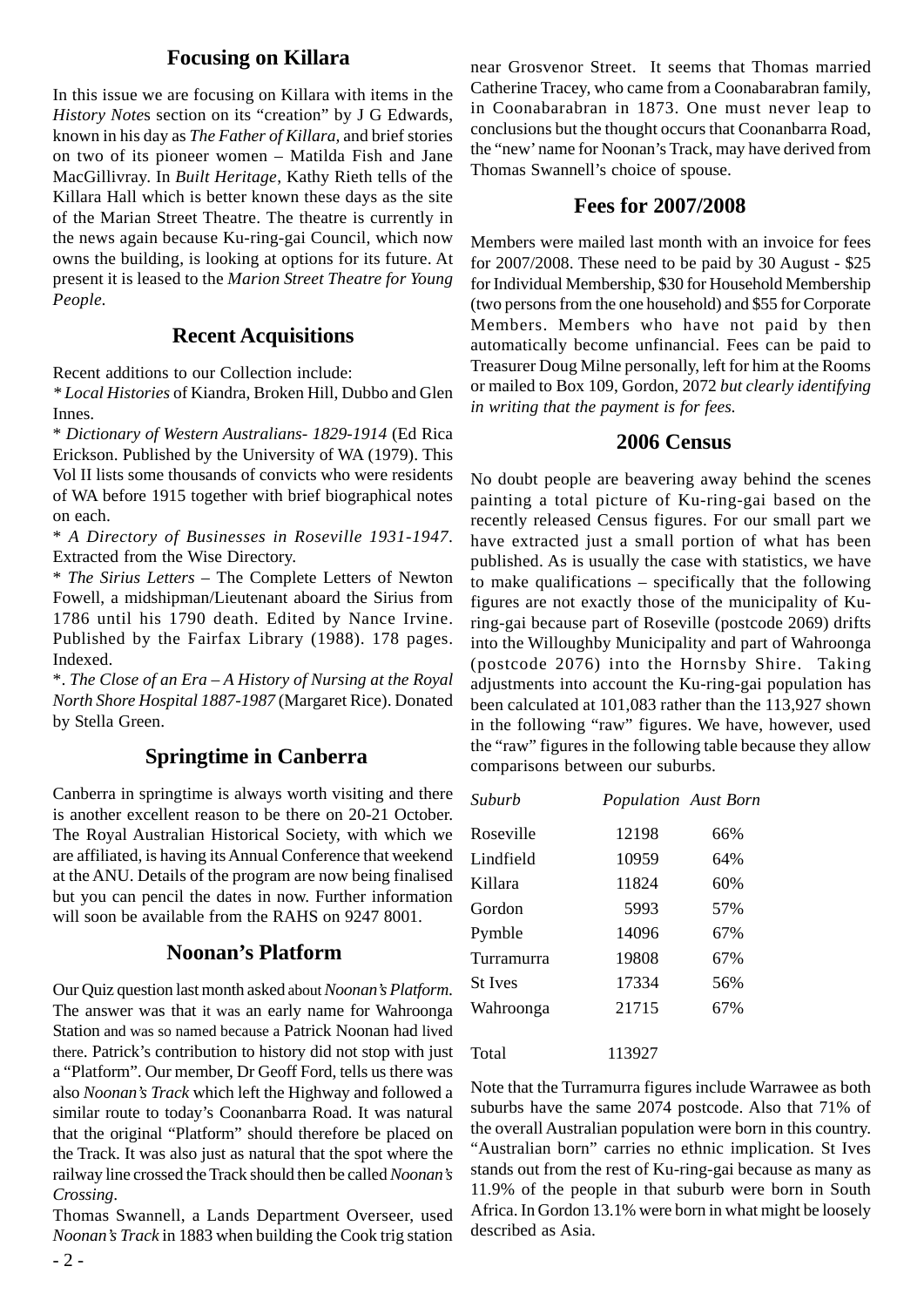Information about the Ku-ring-gai municipality shows there were 48,404 males and 52,679 females; 16,965 persons (16.8%) 65 years of age and over compared to 13.3% for Australia; 64,204 (63.5%) born in Australia compared to 70.9% for Australia and median weekly individual income of \$716 compared to \$466 for Australia.

For more Census details just Google "Census".

## **Why Not?**

Members would have noticed that the Society's committee is very active on a lot of fronts. Being a Committee member is no sinecure and offers people with an interest in any aspect of local and family history plenty of opportunities to do valuable "hands on" work. It is also a great chance to develop skills and knowledge. So, with the Annual Meeting coming up in a month or two, what about considering a position either as a Committee member or as a fully involved "reserve"? If you'd like to discuss the idea, what about having a word with President Kevin Callinan or any other Committee member?

## **Pubs and Publicans CD**

Members will recall that Ken Knight spoke to us in May last year about the significant role played by inns, taverns and alehouses in the daily life of early settlers. He told us then that he and his colleague, Allan Rost, were preparing a searchable CD with information on over 2500 "pubs and publicans" in the County of Cumberland up to 1850. It is being produced through the Society of Australian Genealogists. We believe it will be available in September at the pre-publication price of \$35 for SAG members and \$45 for non-members. Pre–publication orders are to be sent to SAG before 10 August. After that both prices increase by \$10.

Both Ken and Allan are KHS members though we do not see as much of them as we would like – they have both been very busy lately.

## **Rain stops St Ives Festival**

No one will be surprised to learn that the St Ives Festival on the Green planned for Sunday 17 June had to be cancelled because of the rain.

## **Quiz**

1. *Browning, Coleridge, Dryden, Keats, Shelley, Tennyson*. What two things do these have in common?

2. The Lindfield Golf and Recreation Club was formed c1899 and built a 9-hole Golf Course in "Archbold's Paddock" which stretched from Roseville Park in Clanville Road to short of Middle Harbour Road. Its one-year lease expired and the land was slated for subdivision. The Club was re-formed, renamed and relocated. What is its current name?

(a) Roseville Golf Club (b) Chatswood Golf Club (c) Killara Golf Club (d) Gordon Golf Club

# **Member Profile**

## **Elaine Turnidge**

Elaine joined the Society in 2003 and, always keen to be involved, has thrown herself energetically into our activities and made many friends.

Born Elaine Quigley, she grew up in Roseville with her parents, Reg and Helen, and her sister Shirley and



attended Roseville Public School and Hornsby Girls High. After Business College, she worked for an accountant before moving to the Cumberland County Council where she became interested in the development of the "Cumberland Plan for Sydney".

In 1957 she married Graham Turnidge from Hornsby and they settled at Chatswood. Graham registered as a surveyor in 1963 and they moved home many times including living at Eden and Carlingford with a weekend cottage at Mt Wilson for a few years.

In 1972 Graham joined Rotary Club at Carlingford and in 1982 was Governor of District 968. They hosted several exchange students and enjoyed a number of overseas trips including Rotary International Conventions and meeting friends from many countries. In 1983 Elaine joined the Parramatta Inner Wheel at Parramatta, an organisation for women related to Rotarians. It is one of the largest women's organisations in the world.

Graham suffered a stroke and died in 1997 but had the pleasure of seeing their daughters, Robyn, Louise, and Kirsten all happily married. There are now seven grandchildren for Elaine to enjoy.

## **Wendy Ermert (nee Wyatt)**

Wendy, one of our popular and enthusiastic volunteers, was born in Melbourne but her "family" soon moved to Lord St, Roseville, then to nearby Addison Avenue. She went to Roseville Girls' College followed by Ravenswood.



Wendy was told she was adopted and life went on although at each birthday she wondered if her real mother was thinking of her.

Having done a shorthand and typing course, her first job was with a Chartered Accountants' firm. This was followed by an enjoyable but short time nursing at Bankstown Hospital. Wendy then joined the Commonwealth Bank where she met her husband, Rupert. They built a house in Turramurra and Wendy is still living there. She has three lovely daughters, five grandsons and two granddaughters.

Her adored adopted parents passed on and years later her daughters persuaded her to seek her "real" family. Within six weeks she "discovered" her mother and traced her to a town near Orbost. Wendy wrote to her and things took off from there. She found she has a half sister and two half brothers and, yes, her mother did always think of her on her birthday. Wendy says she has been accepted by all the family and has also met her father's side. Something she has found stunning is the similarity between her sister and herself. Their writing is almost identical, they have the same likes and dislikes and are very similar in nature.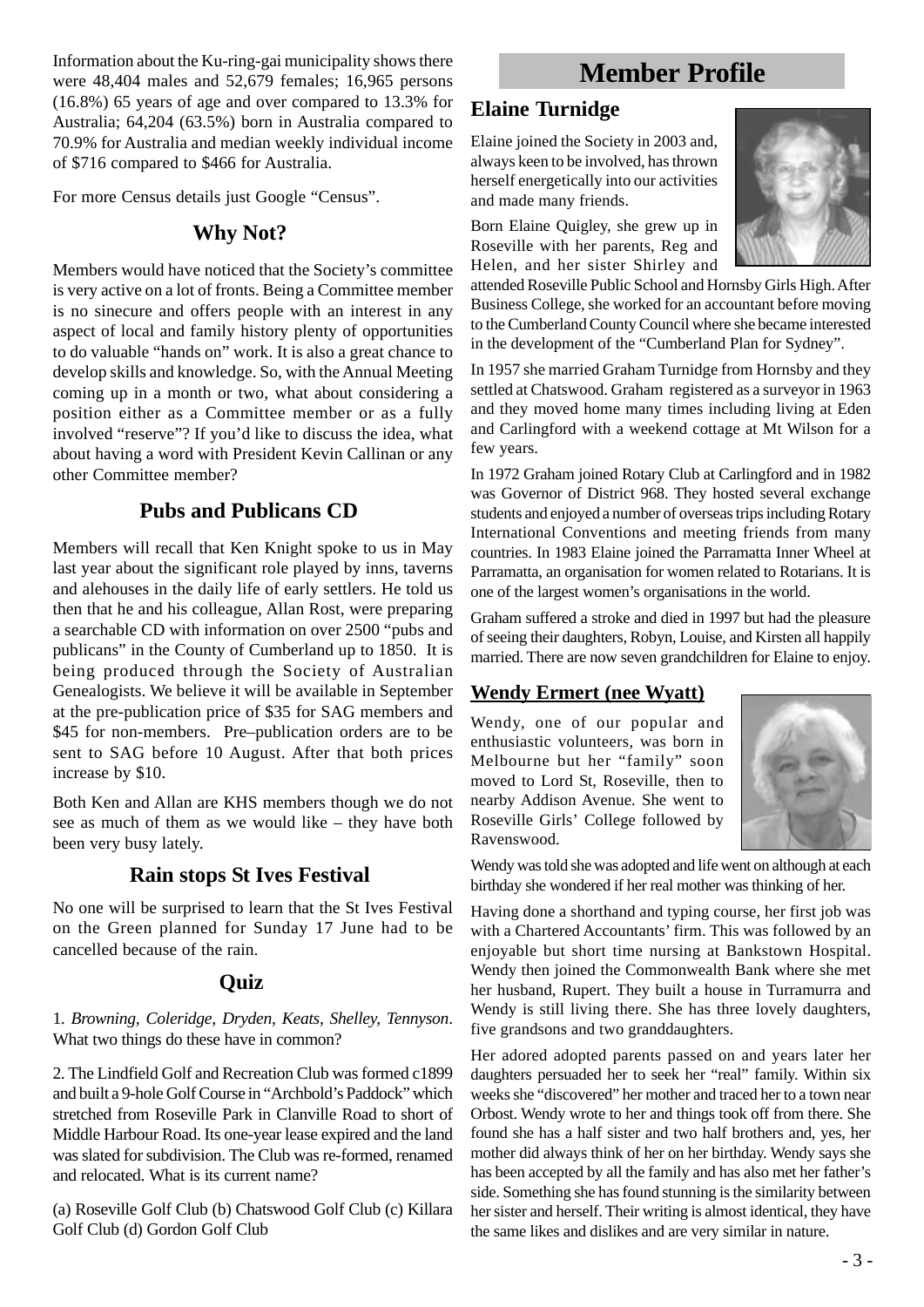# **History Notes**

## **Creating Killara**

Most Society members would know of J G "George" Edwards and that he was known as "The Father of Killara". But who was he and what did he do to earn this title?

He was born in Tasmania in 1843. His father was David Edwards, a convict, and his mother Elizabeth Pymble, the youngest daughter of Robert Pymble



who, it is said, went to Tasmania as a governess. Elizabeth, however, returned to Sydney in 1849 with her six year old son, James George, and daughter Elizabeth. David Edwards disappeared from history.

James became a man of many parts with an eye to the development and well-being of the Ku-ring-gai area. He was instrumental, for example, in having a Post Office established at Gordon in what became the grounds of Ravenswood (his 14 ½ year old sister was postmistress!). He had the Gordon Public School built and opened where the Society now has its Rooms. He also played an important role in having the Government build the Railway which opened in 1890.

Knowing that the Railway was in the pipeline, Edwards conceived the notion of acquiring much of the largely vacant land between Lindfield and Gordon, then subdividing and selling it. It was, however, much easier to dream the dream than turn it into reality because the ownership of a large part of the land, which was largely unoccupied, had become widely dispersed.

The area in which he was interested had originally been granted to some six people – John Griffiths had 100 acres on the western side of the Highway between Essex and Buckingham Streets, Samuel Midgely had 60 acres between Buckingham Street and Fiddens Wharf Road, and the redoubtable Joseph Fidden had 40 acres south from Fidden's Wharf Road down to Commonwealth Street.

On the eastern side, the original grantees were Edwin Booker, who had 80 acres from Greengate Road almost to Marian Street, the MacGillivray's with 160 acres from just north of Marian Street to Stanhope Road, and Henry Oliver who had 45 acres from Stanhope Road to Treatts Road.

Over the years these sections had changed hands many times and been subdivided, though still largely unoccupied. "Creating Killara" was a mammoth task. George Edwards first had to find the current owners. Negotiations then had to be conducted and agreements made to formalise the transfers of ownership to allow their amalgamation and subdivision. Subsequent sales were disappointing, with buyers less than enthusiastic. In order to encourage interest, he negotiated with the Railways to have a new Station built at Killara. This was opened in 1899 and Killara was well on the way to being created.

These efforts alone would have been sufficient to earn him the title of *Father of Killara* but his contribution to the formation and development of Killara went even further. In 1887 John Waterhouse of the Green Gate Hotel, who was a racing enthusiast, thought land at the foot of Springdale Road would make a good racecourse. George got into action and spearheaded a move to have Killara Park reserved for public recreation. He was also deeply involved in having land obtained for the building of the Killara Golf Club and became its second President. Neither the Killara Bowling Club nor Lawn Tennis Club would have existed without his initiatives.

A less happy experience was his leading role in the establishment of the Killara Hall, destined to become the Soldiers Memorial Hall and, later, the home of the Marian Street Theatre.

Though the search for profit was a major motivation, it is evident that he put a lot of himself into creating the suburb which became his lasting legacy. It is understood he died anything but rich in money terms.

*(More detailed information is in an article by George Edwards in the Journal of the Royal Australian Historical Society Vol 12, Part 2 published in 1926. A copy is in our Rooms. Also see material prepared by Helen Malcher published in the HISTORIAN Vol 29 No 2 in September 2000)*

*- Max Farley*

## **A Sign of the Past in Lord Street**



We should know more about this "*DANGER - look out for - CARS "* sign but our searches have so far been unsuccessful. It is at the foot of Lord Street, Roseville, about 20 metres before Lord Street meets busy Archbold Road. One guesses it may go right back to when the "missing link' in Archbold Road – the big dip between Lord Street and Dudley Avenue – was bridged in the mid 1920s and traffic could at last travel along Archbold Road from Boundary Street to Clanville Road. Then, as now, the steep hills must have tempted speedsters, hence the need for the warning sign. To be still in good condition after over 50 years, perhaps 80 years, it must have been given special care by someone.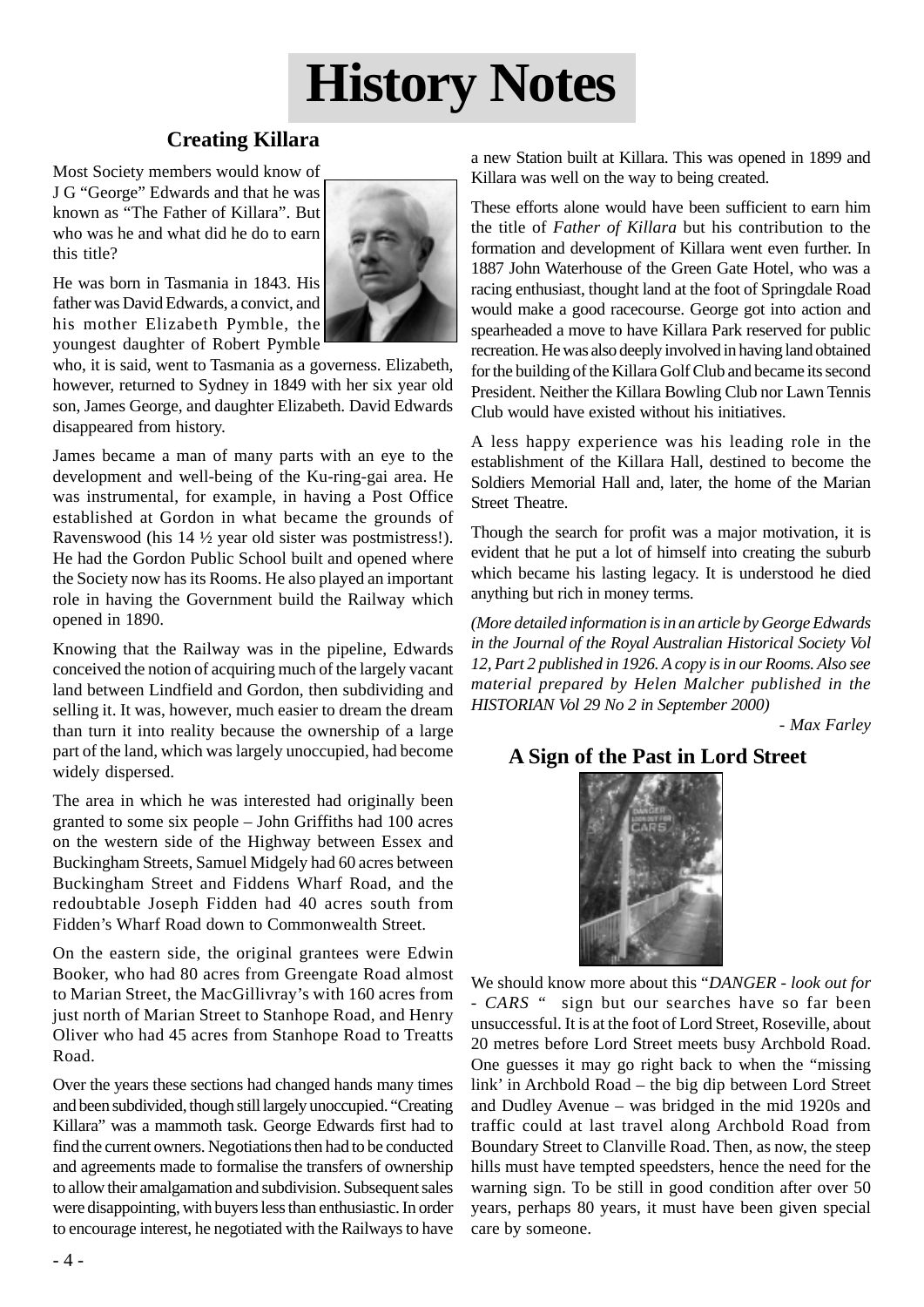It is made of wood, with white lettering on a red background, and therefore quite unlike the routine signs we see today. Random enquiries to various staff at Council all drew blanks. So, when did the sign appear? Is it a Council sign or was it privately installed? Who has looked after it so well for so long?

## **Lindfield Progress Association**

From the Minutes of the meeting of 14th April 1897:

*The question of danger arising through vehicles on the road and not having lights was introduced and it was decided to place the matter before the local police*.

From the Minutes of the meeting of 11th May 1897:

*It was reported that the local police had stated they were unable to prevent owners of vehicles from driving without lights.*

## **Two Ladies of Killara**

**T**here were two women who were to become legendary in the history of the Killara created by J G "George" Edwards. Stories of both of them are in our *Women of Ku-ring-gai* book but a few words here are appropriate. They are **Matilda Fish** and **Jane MacGillivray**. Their properties adjoined, with the southern boundary of Matilda's, just north of Marian Street, being the northern boundary of Jane's.

**Matilda Fish** was born about 1794 as Amelia Matilda Booker. It seems she came to Australia in 1812 with her brother Edwin Booker, her sister Mary and Mary's husband Daniel Dering Mathew. Edwin Booker was granted 80 acres in Killara from Greengate Road almost to Marian Street.

Matilda's first husband, Captain Anthony Bartho, died in India. They had four children. She then married a mariner, Captain James Fish, in 1820. Edwin promptly sold his 1821 grant to Captain Fish but the Captain sailed away never to be heard of again.

Matilda Fish therefore became the owner and the first woman in the area to manage a property. She did this, alone, for 30 years living on the present Powell Street near the Railway bridge. The area was renowned as the haunt of "disreputable people" and Matilda gained lasting fame by being robbed by the Geary Gang of bushrangers and giving evidence against them. Notwithstanding the hardships which went with life in those days, she succeeded in her multiple roles of property owner, manager and mother of four children. She died in 1850 aged 57.

 Our second lady of Ku-ring-gai was **Jane MacGillivray** who was born as Jane Bradley in Ireland in 1812. Her father, James, was a tutor and had "eloped" with his student, Margaret Morgan. James and Margaret married in 1811. It was not a romantic episode and James was soon convicted of forgery and transported.

In 1820 he opened his first school in Parramatta and encouraged his wife and daughter to join him. Margaret and Jane left for Australia in 1822. Unhappily, Margaret died on the voyage. The 11year-old Jane was befriended aboard ship by the Rev. John Dunmore Lang and after her arrival she was tutored by her father. In 1830, her father opened the *Springdale House Academy* in Parramatta.

Jane married James Lachlan MacGillivray, a "gentleman", in 1830 and the Rev. Lang arranged for her to select land in the parish of Gordon as a "marriage portion". She chose the 160 acres which ran east from the Highway from just north of Marian Street down to Stanhope Road. It became known as *Springdale*. Unfortunately James MacGillivray abandoned his family for long periods. During an absence from 1840 until 1846, Jane had her own school in Parramatta and was involved in running *Springdale House* there. After James returned, the family presumably lived on the *Springdale* land, with four more children born at the time. He then deserted the family home once more. By 1856 Jane had a cottage on the *Springdale* property just a few metres north of Marian Street where she had a school for girls with some boarders. She died, somewhat forlornly, in 1861 at the age of 49 with six living children, two boys and four girls.

Next time you pass Killara's Marian Street when you drive on the Highway why not spare a thought for Matilda and Jane?

## **From our Collection**

#### *The Story of St Ives*

The Society's large Collection has many publications and in this issue we are highlighting *The Story of St Ives* produced by Gay Halstead in 1982. It is already well known to many members but not everyone appreciates the value of its content. The suburb of St Ives existed under the name Rosedale from the early 1800s, but did not blossom as a suburb until after the Second War. This happened because of wider motor car ownership, improved transport, better access roads and post war expansion.

Gay Halstead apparently decided to boost her research resources by enlisting the help of members of the many St Ives families who had been living there over several generations. Collectively they, and the information held within their families, added up to a large part of the history of St Ives when assembled in the one book. The result was an indexed publication of some 550 pages.

It has been said that the book has "mistakes" and so it has. It is based on family histories and these are notoriously unreliable because so much depends on uncheckable family stories handed down over the dinner table from one generation to the next. It also has to be remembered that when the book was produced in 1982, even the basic facts of the birth, death and marriage dates of individuals, as well as their true names, were much harder to verify than nowadays.

If the degree of accuracy many now expect in such a book had been demanded we would still be awaiting publication.

Everyone with an interest in Ku-ring-gai's history, not just in St Ives by any means, would do well to be aware of the huge amount of information *The Story of St Ives* has between its covers.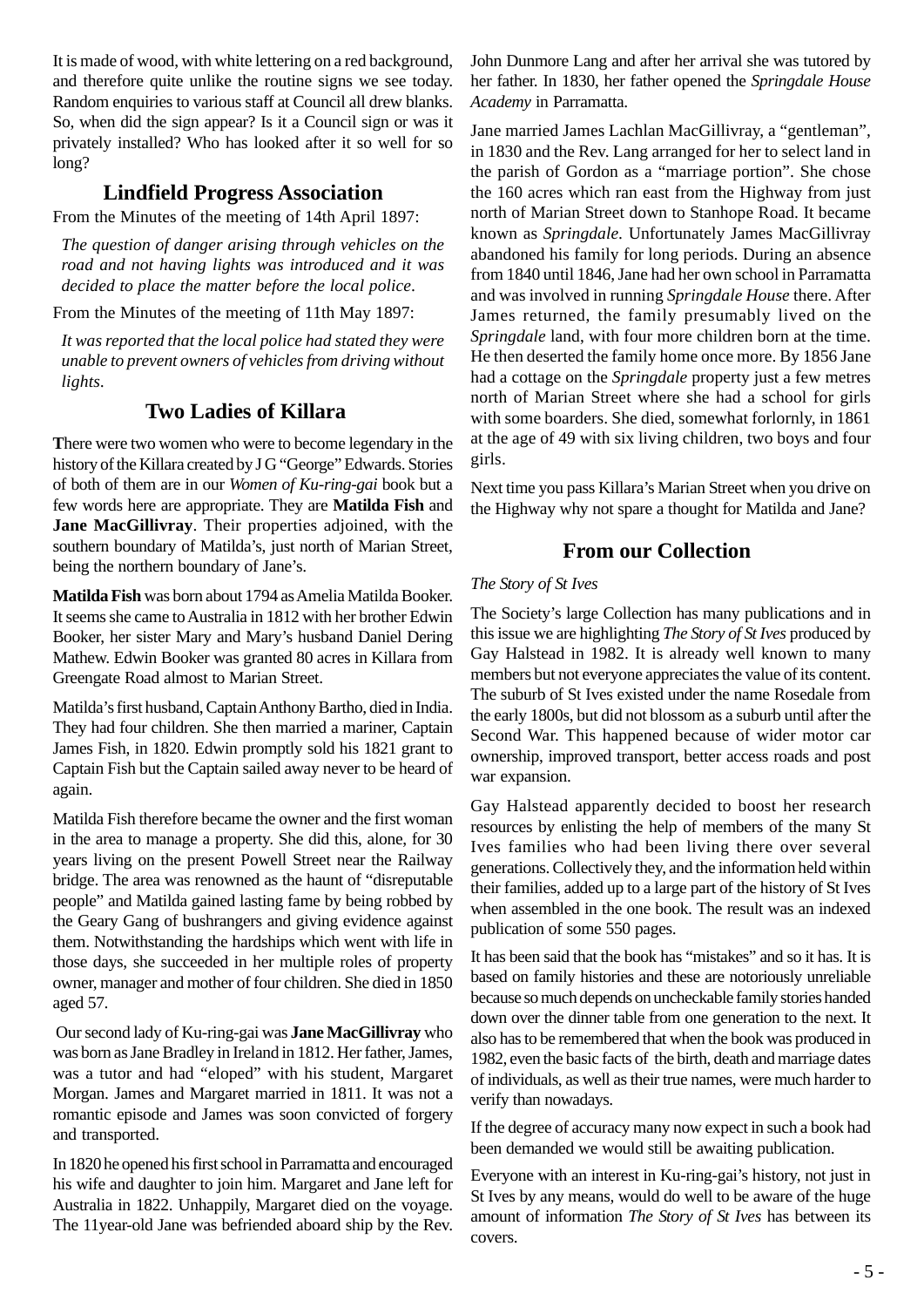

## **7 July Meeting**

#### **11am Session**

22 members attended the morning session. A number of computer records were shown and discussed including:

- National Roll of the Great War 1914-18 (enlistments in London)
- 1863-1913 Crew Lists English
- Bathurst Pioneers also available in book form
- NSW Government Gazettes
- AGCI some Government Gazettes

#### **2pm General Meeting**

38 members were present. Jo Harris chaired the meeting and mentioned some current and coming activities, among them being:

*Coming Events*

4 August - National Family History Week begins

1 September - Family History meeting will feature "*Show and Tell - My grandmother's or great grandmother's something—*" – the "something" being an article belonging to a grandmother or great grandmother.

21-23 September – at Casino, NSW – The State Conference of Association of Family History Societies

#### *Reports*

Australian Family Tree Connections magazine July issue has information on:

Problems of BDM certificates, e.g. identity theft

A Photographic restoration program which can be downloaded

Good Websites:

- Electoral Roll 2007 UK 29 million names
- GENANZ Mailing List gateway for discussion
- City of London burials 1788-1855 in findmypast.com
- PicturesofEngland.com
- Surname Thesaurus
- 1893-1949 WA PO Directories
- Hawkesbury cemetery and grave register

#### *Book Acquisitions*

A number of recent additions to our Collection were mentioned including the current journal of the Society of Genealogists of the United Kingdom.

Jo Harris tabled "*Remembering the Past*" as an example of how not to publish a book. A major failing was that it had indexes scattered through the book rather than at the end. This made it very difficult to search.

#### *Reports from Members*

\* A Seminar conducted by the Liverpool Society (Diana Rose)

\* Victorian convicts declared exiles on arrival (Max Farley) \* The 3-day SOG UK Fair sponsored by BBC and History Channel (Jean Smith)

\* A visit to Adelaide River Cemetery just out of Darwin

#### *Speakers*

The first speaker was member **David Wilkins** whose subject was *Publishing Your Family History.* His recently produced book is entitled "*From Brecon to Broken Hill*". The scope of his talk was about the techniques and mechanics of writing and self-publishing rather than the actual research. He spoke of programs to suit your computer, the benefit of attending courses on writing, Photoshop, visiting libraries and looking at other family histories. He covered the collection of charts, documents, etc, biographical studies of family members, themes such as childhood, education, occupations, regional and geographical stories and the family's involvement in those places and studies of immigration. There is a need, he said, to define your target audience, to make careful collection of materials and to record the source of each document and piece of information. The writing task needs planning with the preparation of an outline of chapters and sections. Drafts need to be written, perhaps roughly at first, for later revision and polishing. The real need for numerous footnotes should be questioned. One must consider the privacy aspects of living persons, obtain their permission and not include their birth dates. Finally, he spoke on the formal requirements for publishing and the making of decisions on printing, the number to be printed and the method and extent of distribution. David distributed comprehensive hand-out sheets to those present.

Our second speaker, **Fay Murphy**, gave us an entertaining, often hilarious, description of her family situation - "*Connections with Complications - Consanguinity*". She explained how divorce, re-marriageand de facto relationships can alter the status quo and create all sorts of complex relationships within the "family". Fortunately, in her case, the many people involved including ex-spouses, new spouses, step children, half brothers and sisters etc all manage to mix happily. She has 25 descendants aged from 2 months to 60 years; her 6 children have 8 marriages and 6 divorces among them with 12 children and 7 grandchildren. One distinguished ancestor signed the American Declaration of Independence. Another was transported to Australia as a convict in 1802. Each left a mark on the pages of history.

The raffle of pre-loved books was won by Joy Walker who chose *"Upon a State Unknown*" by Fay Attwell.

#### **Ancestry.com**

Many members may now be acquainted with this website and some may even have subscribed. At the Family History meeting on 7 July mention was made that the site now carries indexed information of all persons shown in the NSW Sands Directories. This could prove of great value, particularly to family historians. Non subscribers can now search for a person's name and find all individuals with that name together with the suburb(s) where they resided and in what years.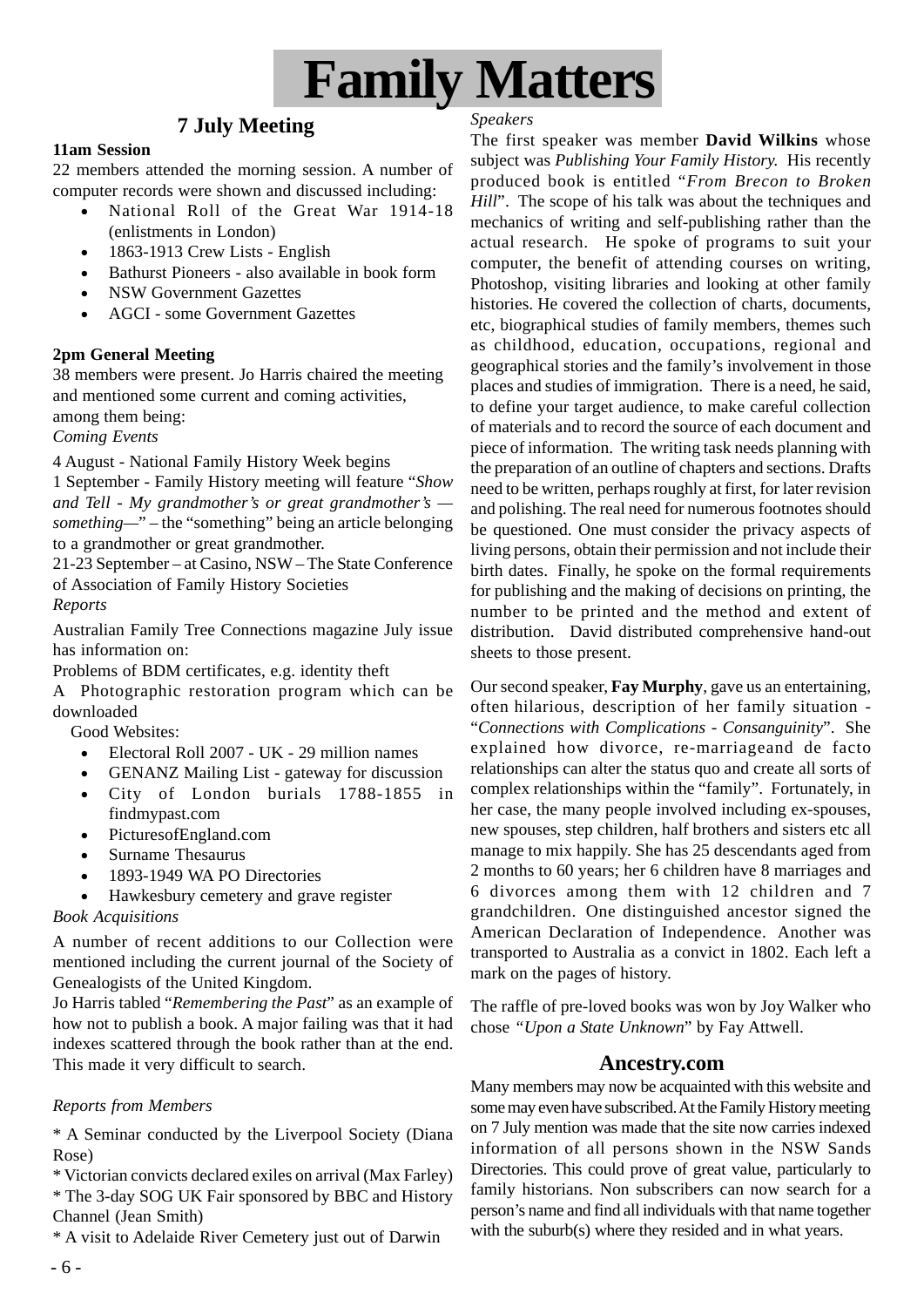Some local libraries, including Ku-ring-gai, have the Sands Directories on microfiche and more details can be found there. Ancestry subscribers can, however, access the information online. As with everything there are drawbacks, the main one being that the Sands Directories ceased publication in 1932/33. Incidentally, the Society has indexed the Sands Directories from 1903 until 1932/33 on to a database at our Rooms. Our data base can be searched on streets and suburbs as well as names. We also have the Sands for Ku-ring-gai in hard copy.

#### **Instant Genealogy?**

Don't be ridiculous! There is NO SUCH THING. You must VERIFY every single piece of information you are given, especially if it comes from the internet. - *from Australian Family Tree Connections*

## **Share with SAG**

The Society of Australian Genealogists is working on a way its members can share their family trees with other Societies. A trial version of a proposed system will soon be on show in the SAG library. It will be interesting to see what support the idea gets and how others can draw from it.

## **Another Family Tree Maker Course**

These one-day Courses on using the *Family Tree Maker* genealogy computer program continue to be very popular. Jo Harris will be running another in our Rooms on Monday 30 July starting at 10.30am. There is a fee (to cover out-of pockets) of \$5 (\$10 for non-members). To register contact Jo on 9489 4393.

## **People** *are* **Interested!**

We all tend to immerse ourselves researching our own families. We think no one else would be interested but most family histories contain some persons or incidents of general interest. Other people may very well like to hear about them. Researchers are also keen to know how those inevitable brick walls were finally breached. Sharing your information, techniques, triumphs and problems can be satisfying and helpful to researchers everywhere. So please tell us if there is anything you would like to share with others.

On the other hand if you are at a dead end there is no shame in confessing your problem and seeking help at a meeting or through this Newsletter.

## **Well, Well!**

We were brought up believing wells were where our forbears got their household water but it seems they were more than that. It is cool down wells, so perishables such as butter and milk were put in a bucket and lowered down. We have read, too, that jellies could be lowered to set. On 1 June 1868 our neighbouring Council, Willoughby, went so far as to instruct its Treasurer to buy "3 glasses, one jug, a bucket and a rope". According to reports these items were for use by the Mayor in an adjacent well to store liquid refreshments for entertainment purposes.

# **Built Heritage**

## **The Killara Hall**

The building of a hall at Killara owes much to JG Edwards. In 1904 residents met to consider whether a community hall would be a financial and social success. Public response was good. The Killara Hall Co. Ltd was formed and on 1 May 1905 land



was purchased from Stephen Perdriau. Although Edwards had suggested that a 'modest' hall be built a more ambitious scheme was planned. The Sydney Morning Herald of 11 September 1906 reported:

*A large hall is being erected in Marian-street, Killara, for the Killara Hall Company, Limited. The accommodation will consist of a hall 75ft by 35ft, with a stage 35ft by 15ft, cloakrooms, supper-room, kitchen and four rooms for the caretaker. The building is being built of brick, with galvanized iron roof, and the joinery throughout is to be in pine. The cost will be about £1500. The contractors are Messrs Stewart and Williams, and the architects Messrs Spain and Cosh.*

Additions were made to the hall in June 1910; these included a supper room with balconies. Designed by Killara architect Oliver Harley, they were built by RP Blundell of Gore Hill. By 1916 revenue had fallen below expectations and the shareholders were facing bankruptcy. Edwards was appointed liquidator and it was decided to put the hall up for auction.

Residents suggested the hall should be dedicated to the memory of those who had served in WWI. A committee was formed and on 16 August 1918 the hall was sold to F Birks, A Campbell, L Charlton, Wm Dixson, Wm Maschwitz, F Middows and G Waterhouse. A new façade was planned to incorporate the memorial tablet then housed at the railway station. Dixson, Maschwitz, Birks, Rev. AP Campbell, Rev. L Charlton, Middows and Waterhouse became trustees. JA Thompson was the honorary solicitor and RC Brewster the honorary auditor. From then on the hall was known as The Soldiers' Memorial Hall.

In 1931 Ku-ring-gai Council purchased the hall. KHS Vice-President Jo Harris recalls: "All the students from all the local schools went every Friday night to Miss Kay's ballroom dancing classes. It was the boy-meets-girl place. The Ku-ring-gai Theatre Guild held all its productions at the Killara Hall, about 3 or 4 per year. The Killara Liberal Party Younger Set had their annual musical revue at the hall."

In 1965 with the assistance of the council, Alexander Archdale established the Marian Street Theatre and the Northside Theatre Company. Due to the collapse of HIH, a major sponsor of the company, these ceased trading in 2001. However the Marian Street Theatre for Young People still holds classes at the hall, as it has done for over  $30$  years, and is Australia's longest running children's theatre and drama school. *- Kathie Rieth*